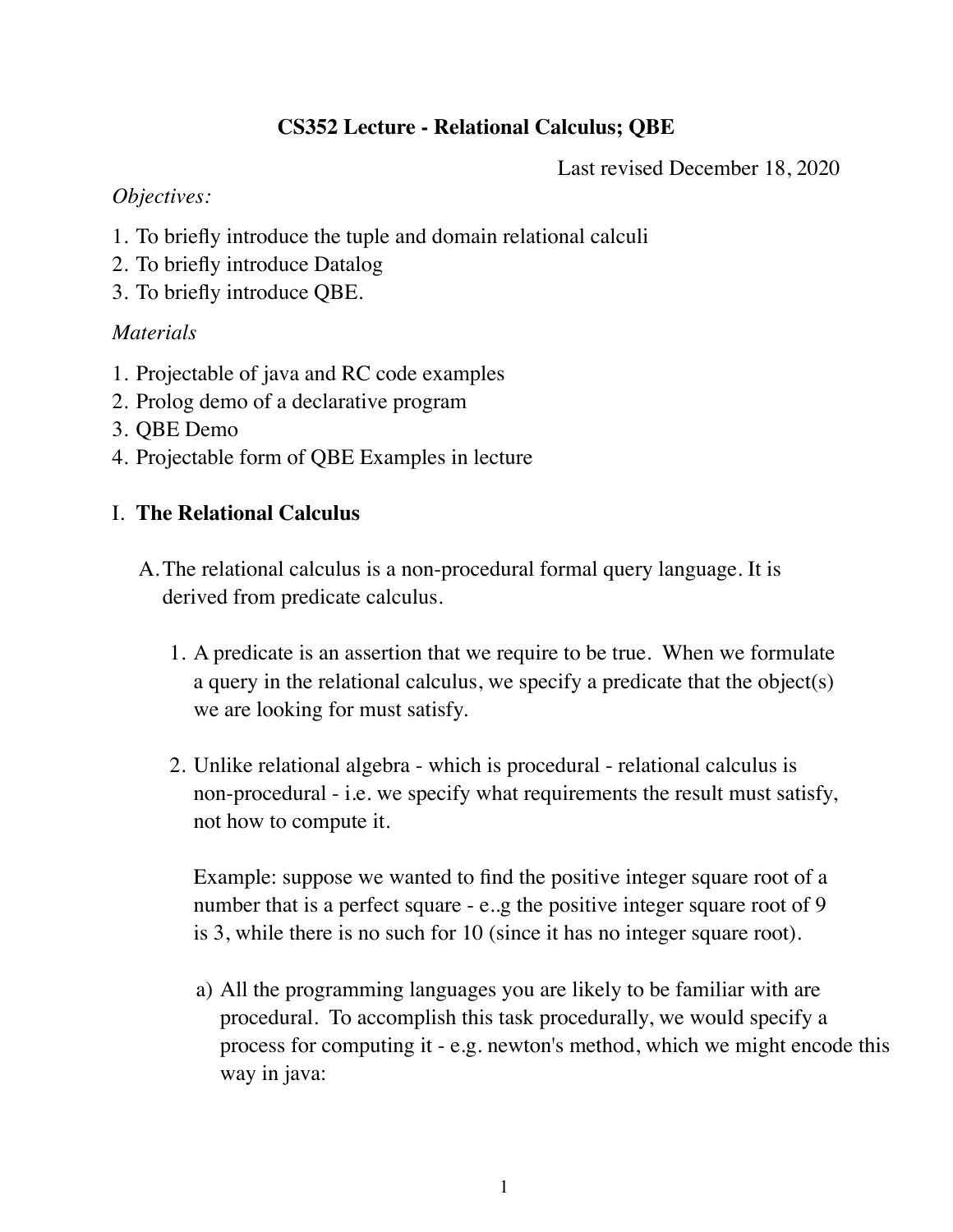```
int positive_integer_square_root(int Square) {
    int guess = Square \angle 2;
     while (guess * guess != Square)
        guess = (guess + Square / guess) / 2; return guess;
}
```
#### PROJECT

(Of course, a similar program could easily be written in python or  $C_{++}$  or whatever)

- b) Now, consider a non\_procedural way for carrying out the same task.
	- (1) First, we define what we mean to say something is the square root of something: A number Root is the positive integer square root of some number Square if Root is a positive integer and Root \* Root = Square.

This might be said in Prolog (the most widely known non-procedural language) this way:

```
positive_integer_square_root(Root, Square) :-
     positive_integer(Root),
     Square is Root * Root.
```
(2)Of course, we also need to define what we mean by a positive integer. One formal mathematical definition is that 1 is a positive integer, and number that is 1 more than a positive integer is also a positive integer. In Prolog:

```
positive_integer(1).
positive_integer(X) :-
   positive_integer(Y),
 X is Y + 1.
```
(3)Believe it or not, this a actually a valid Prolog program that will find the positive integer square root of any integer having such a root.

DEMO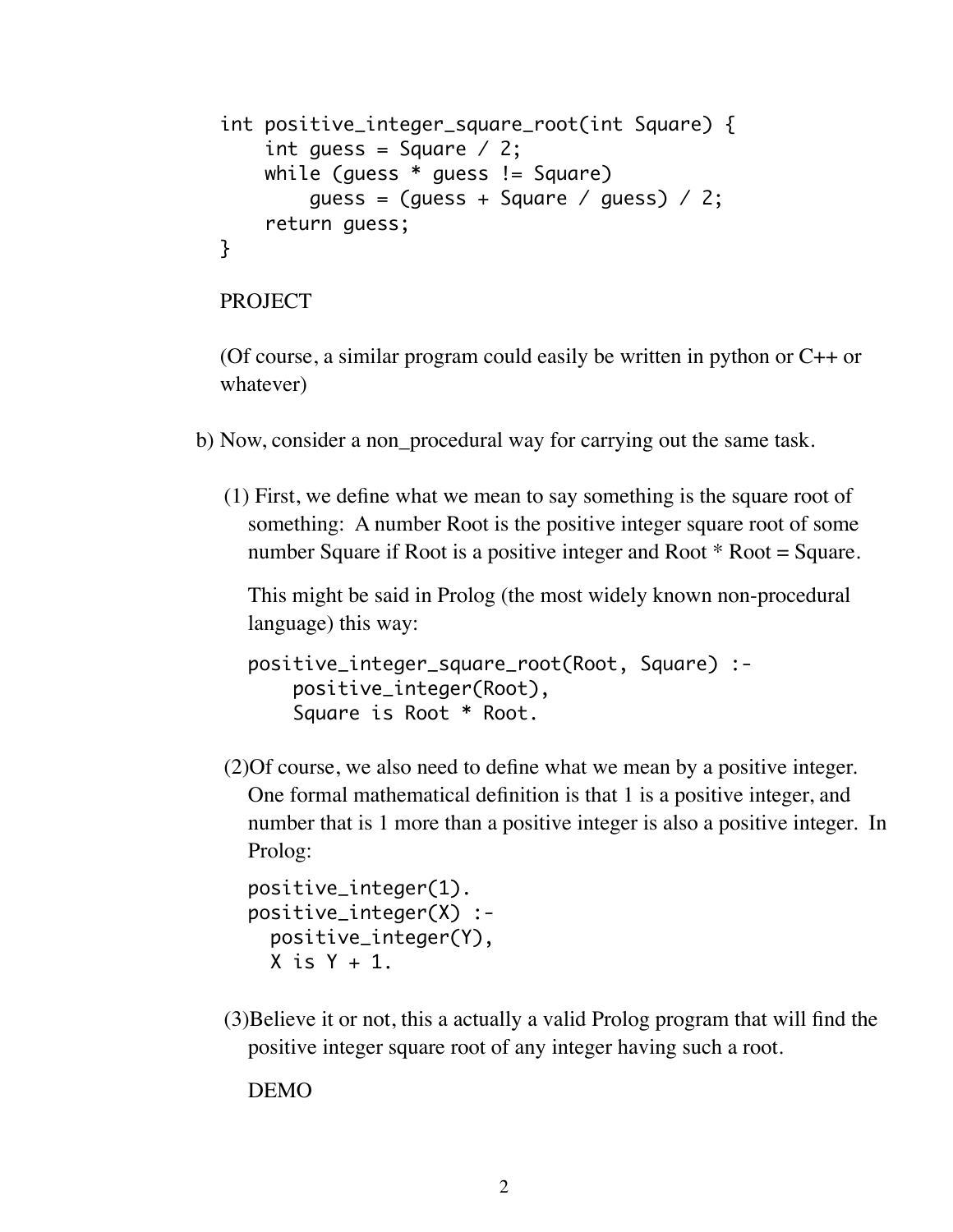(Note that it will go into an infinite loop for any number not having such a root - but a simple fix can allow it to fail or to give the ceiling or the floor of the answer - but this is beyond the scope of this lecture!)

- B.Just as the relational algebra serves as the mathematical foundation for the commercial query language SQL, the relational calculus has served as the mathematical foundation for several commercial query languages, including one we will look at this briefly.
- C. There are two variants of the relational calculus: the tuple relational calculus and the domain relational calculus. Both use variables in formulating predicates, but they use them in different ways.
	- 1. In the tuple relational calculus, variables represent tuples, and predicates are formulated in terms of attributes of a tuple variable.

Ex: Find book tuples for which author  $=$  dog:

 $\{ t | t \in \text{book} \land t[\text{author}] = \text{dog} \}$ 

PROJECT

2. In the domain relational calculus, variables represent individual attributes, and complete tuples are represented as lists of attributes.

Ex: The above query:

{ <call\_number, title, author> |  $\le$ call\_number, title, author  $\ge$  e book  $\land$  author = dog

PROJECT

- 3. In either case, we represent a query by a predicate which we want the result to satisfy.
- D.It is important to see that there are definite analogues between operations in relational algebra and predicates in relational calculus.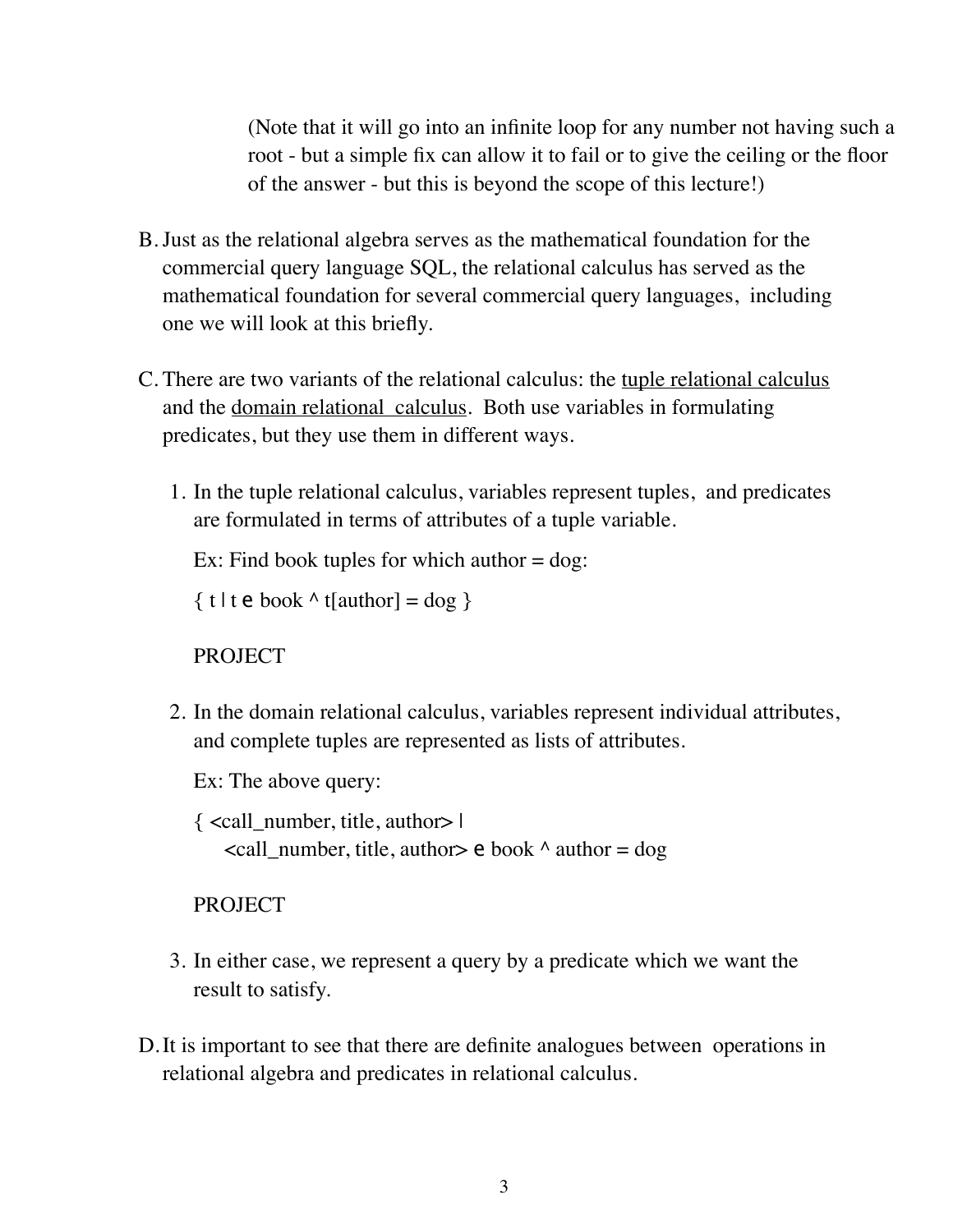- 1. In fact, it can be shown that the systems are of equivalent power, in the sense that any query that can be formulated in the relational algebra (without the extensions we have discussed) can be formulated in either of the relational calculi, and any safe formula (we define this later) in either of the relational calculi is equivalent to some query in the relational algebra.
- 2. Thus, it is possible for one system to support query languages of both types by internally translating from a query of one type into the language used internally (most often a variant of relational algebra, since this is procedural in nature.) (In fact, the demonstration program we will use for a query language based on the relational calculus - QBE - does just that, translating a query into SQL and then executing that form.)
- E. We will now consider examples of relational calculus equivalents to each basic relational algebra operation.
	- 1. Relational algebra SELECTION:

σ book author  $=$  dog See the two examples above

## 2. Relational algebra PROJECTION:

∏ borrower last name first\_name

a) tuple r.c.:

 $\{ t | \exists s$  (s  $\in$  borrower  $\land$  t[last\_name]=s[last\_name]  $\land$ t[first\_name]=s[first\_name]) }

where t is on the new scheme (last\_name, first\_name)

PROJECT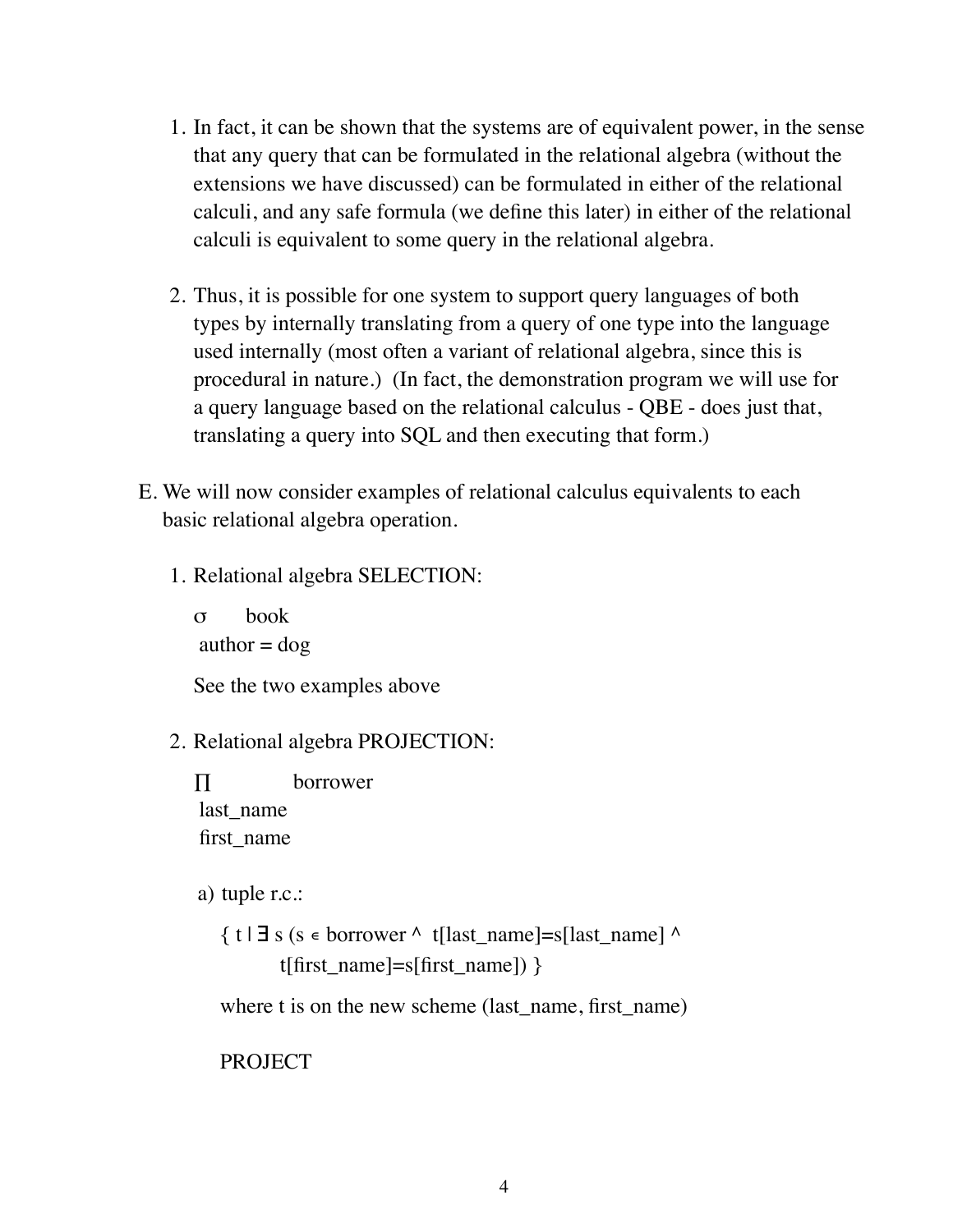b) domain r.c.:

{ <last\_name, first\_name> | ∃ borrower\_id  $(**borrower** id, last name, first name) \in **borrower**)$ PROJECT

# 3. Relational algebra NATURAL JOIN: checked\_out |X| borrower

a) i. tuple r.c.:

 $\{ t | \exists u, v (u \in checked_out \land v \in borrower \land v) \}$ u[borrower  $id$ ] = v[borrower id]  $\wedge$ t[borrower\_id] = u[borrower\_id]  $\wedge$  $t[call number] = u[call number]^\wedge$ t[date due] = u[date due]  $^{\wedge}$ t[last\_name] = v[last\_name]  $\wedge$ t[first\_name] = v[first\_name]) }

where t is on the new scheme

(borrower id, call number, date due, last name, first name)

b) domain r.c.:

 $\{\text{&\text{corrower} id, call number, date due, last name, first name}\}$ <borrower\_id, call\_number, date\_due>  $\epsilon$  checked\_out ^ <borrower\_id, last\_name, first\_name> ∊ borrower }

PROJECT

4. Relational algebra UNION: Suppose we have two tables that have the same scheme - say student borrower and fac staff borrower - and want a table including all persons in either group:

```
a) tuple r.c.:
```
 $\{ t | (t \in student_borrower) \vee (t \in fac_sstaff_borrower) \}$ 

PROJECT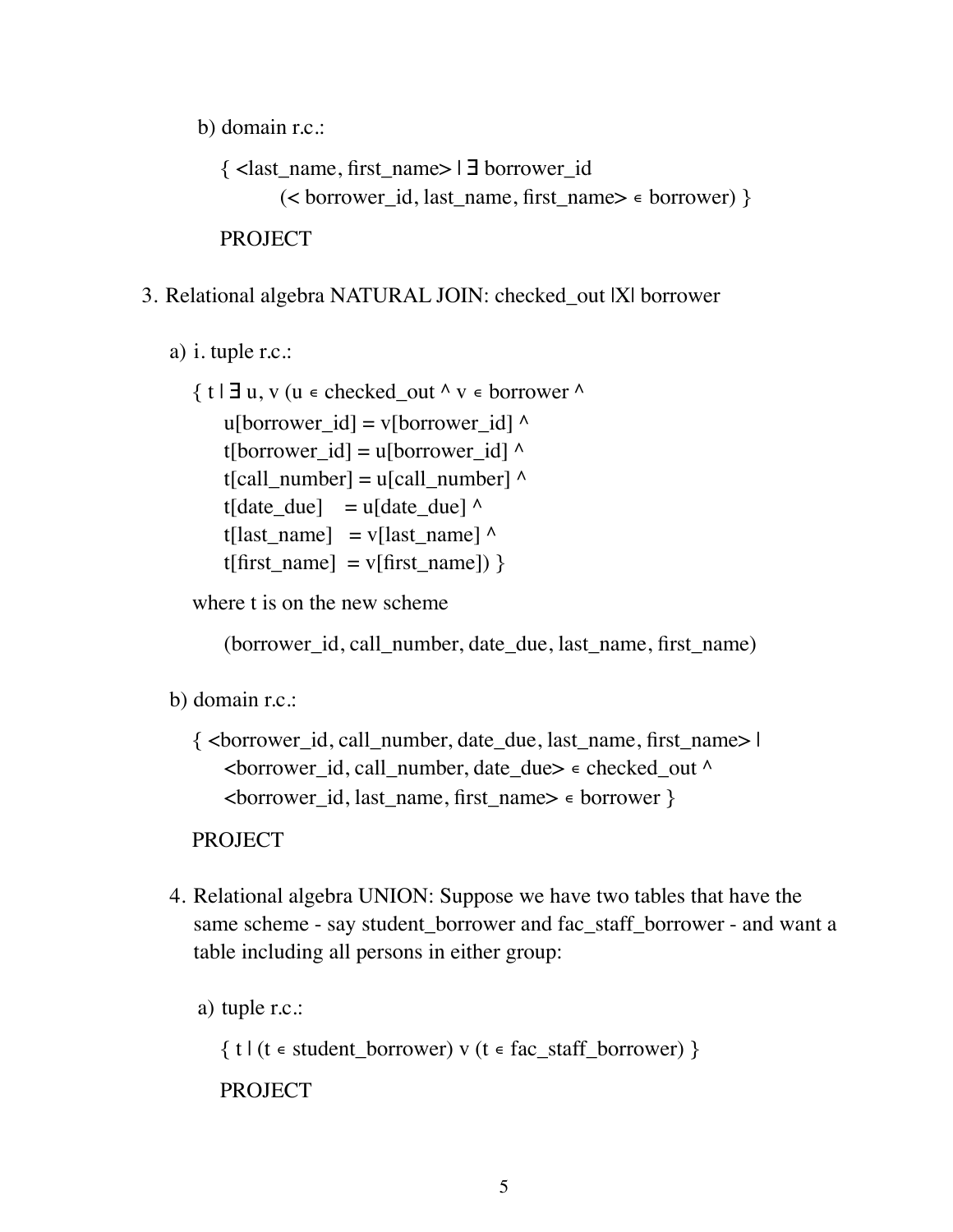b) domain r.c.:

 $\{$  <br/>borrower id, last name, first name>  $\|$ (<borrower id, last\_name, first\_name> ∈ student\_borrower) v (<br/>borrower id, last name, first name>  $\epsilon$  fac staff borrower)}

## PROJECT

5. Relational algebra DIFFERENCE: Suppose, instead, we have a general borrower table - which contains information on all borrowers - plus a student borrower table, which contains only student borrowers, and we want to list borrowers who are not students. In relational algebra, this would be borrower - student\_borrower

a) tuple r.c.:

 $\{ t | (t \in \text{borrower}) \land \neg (t \in \text{student borrower}) \}$ 

b) domain r.c.:

{ <borrower\_id, last\_name, first\_name> | (<borrower\_id, last\_name, first\_name> ∊ borrower) ^ ¬ (<br/>borrower id, last name, first name>  $\epsilon$  student borrower)}

#### PROJECT

6. A more complete example:

Find the last name of all borrowers who have an overdue book

 $\pi$   $\sigma$  checked out |X| borrower last name date due  $\lt$  -- whatever today is --

Ask class to do in each relational calculus: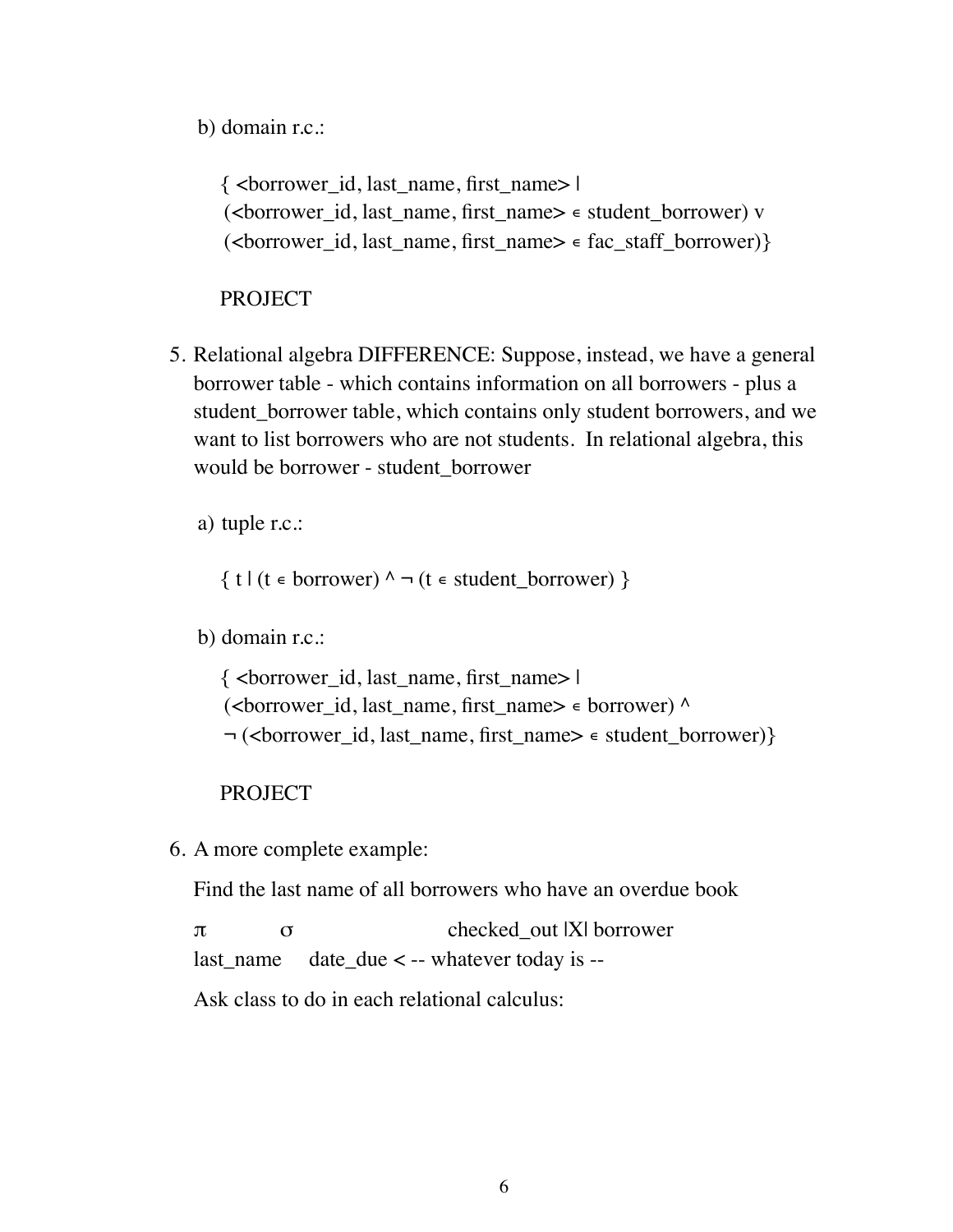a) tuple:

```
\{ t | \exists u,v( u \in \text{checked out } \land v \in \text{borrower } \landt[last_name] = v[last_name] \wedgeu[borrower_id] = v[borrower_id] \wedgeu[date due] < "February 13, 2017") }
```
PROJECT

b) domain:

{ <last\_name> | ∃ borrower\_id, call\_number, date\_due, first\_name ( <br/>borrower id, call number, date due> e checked out  $\wedge$  <borrower\_id, last\_name, first\_name> e borrower ^ date\_due < "February 13, 2017") }

PROJECT

- F. One important property of relational calculus formulas is SAFETY. A relational calculus formula is said to be safe iff it does not require us to inspect infinitely many objects.
	- 1. Example: the query  $\{ t | \neg (t \in R) \}$  is not safe. For any relation R, there are infinitely many tuples that are not members of that relation!
	- 2. Unsafe formulas are most often the result of improper use of not. In general, the set of all values NOT satisfying some predicate is infinite; so when not is used it must be coupled with an additional condition that narrows the scope of consideration - e.g. if  $P(x)$  and  $Q(x)$  are safe formulas then

 $\neg$  O(x)

is unsafe, but

 $P(x) \land \neg Q(x)$ 

is safe.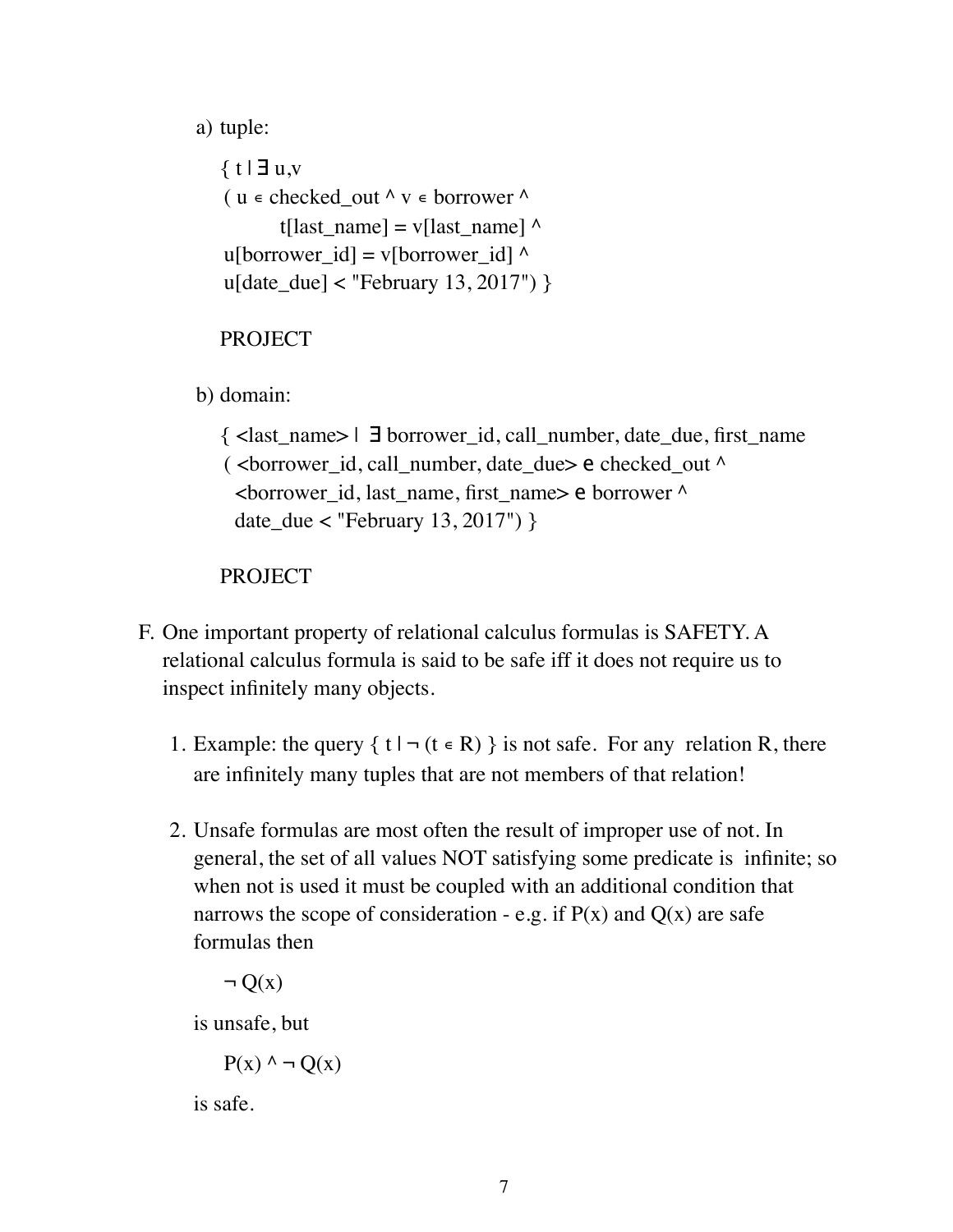- 3. The most common way to ensure that a formula is safe is to include a formula that restricts consideration to tuples from a particular relation i.e. a formula of the form  $t \in R$  or  $\langle a,b,c \rangle \in R$ .
- 4. Notice that the issue of safety is unique to the relational calculus. One cannot formulate an unsafe query in the relational algebra - hence only safe relational calculus formulas have relational algebra equivalents.

## II. **Query Languages based on the Relational Calculus**

- A.The tuple relational calculus was the basis of the query language QUEL, which was developed in conjunction with the INGRES DBMS research project. Ingres later morphed into a product called postgres, but along the way also switched over to using SQL,
- B. The book discusses a database query language called Datalog a subset of Prolog which is based the domain relational calculus and is still used in a variety of specialized areas including some places in machine learning.
- C. A graphical query language called QBE Query by Example is also based on the domain relational calculus.
	- 1. Like SQL, QBE was developed by IBM.
	- 2. Microsoft Access includes a visual query facility called QBE which is very similar to the original IBM model, though not identical.
	- 3. The original QBE was designed for use with text-based terminals. Microcomputer QBE implementations make use of graphics and direct manipulation.
- D.The basic idea in QBE is this: one formulates a query by selecting one or more tables.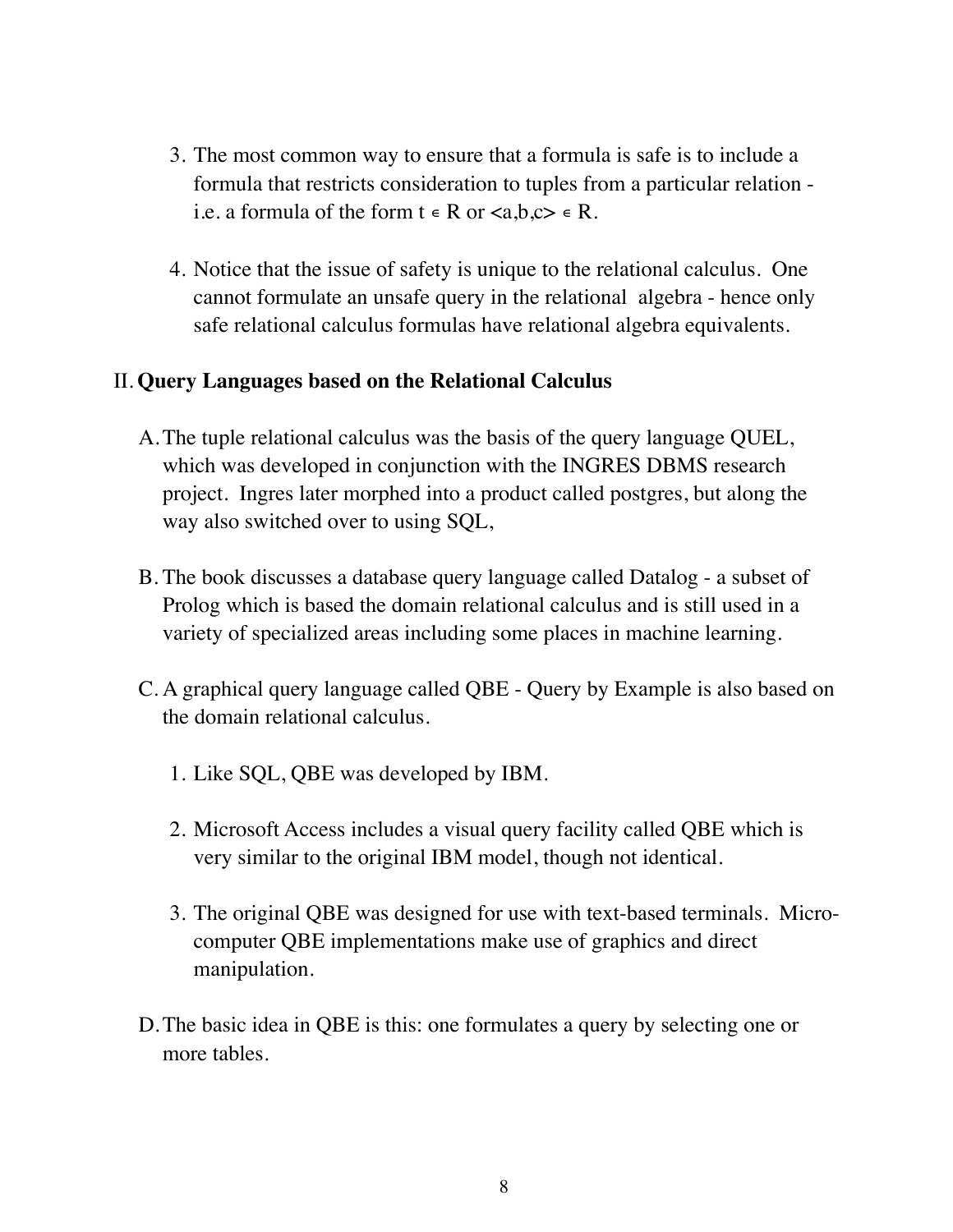- 1. In the original QBE, one then specified for each of the columns of a selected table whether it is to be:
	- a) Constrained to have a specific value, or a value lying within a specific range.
	- b) Constrained to match the value in some column of some other table involved in the query.
	- c) Printed regardless of what value it contains
	- d) Ignored

Example: Suppose one used a QBE-like facility with our sample library database, and wanted to see the first names of borrowers whose last name is "Aardvark". Using the format of the original QBE display, one would need to use just the borrowers table, and would setup the grid as follows:

|                | borrower borrower_id | last_name | first_name |  |
|----------------|----------------------|-----------|------------|--|
|                |                      | Aardvark  |            |  |
| <b>PROJECT</b> |                      |           |            |  |

#### PROJECT

When the query was run, the desired names would appear in the first name column.

Example: Suppose one wanted to see the names of borrowers together with the titles of books they have checked out.

- One needs to use information from three tables: the borrower table (for borrower names), the book table (for book titles) and the checkout table.

- Using the format of the original QBE display, one would select these tables and set up something like this: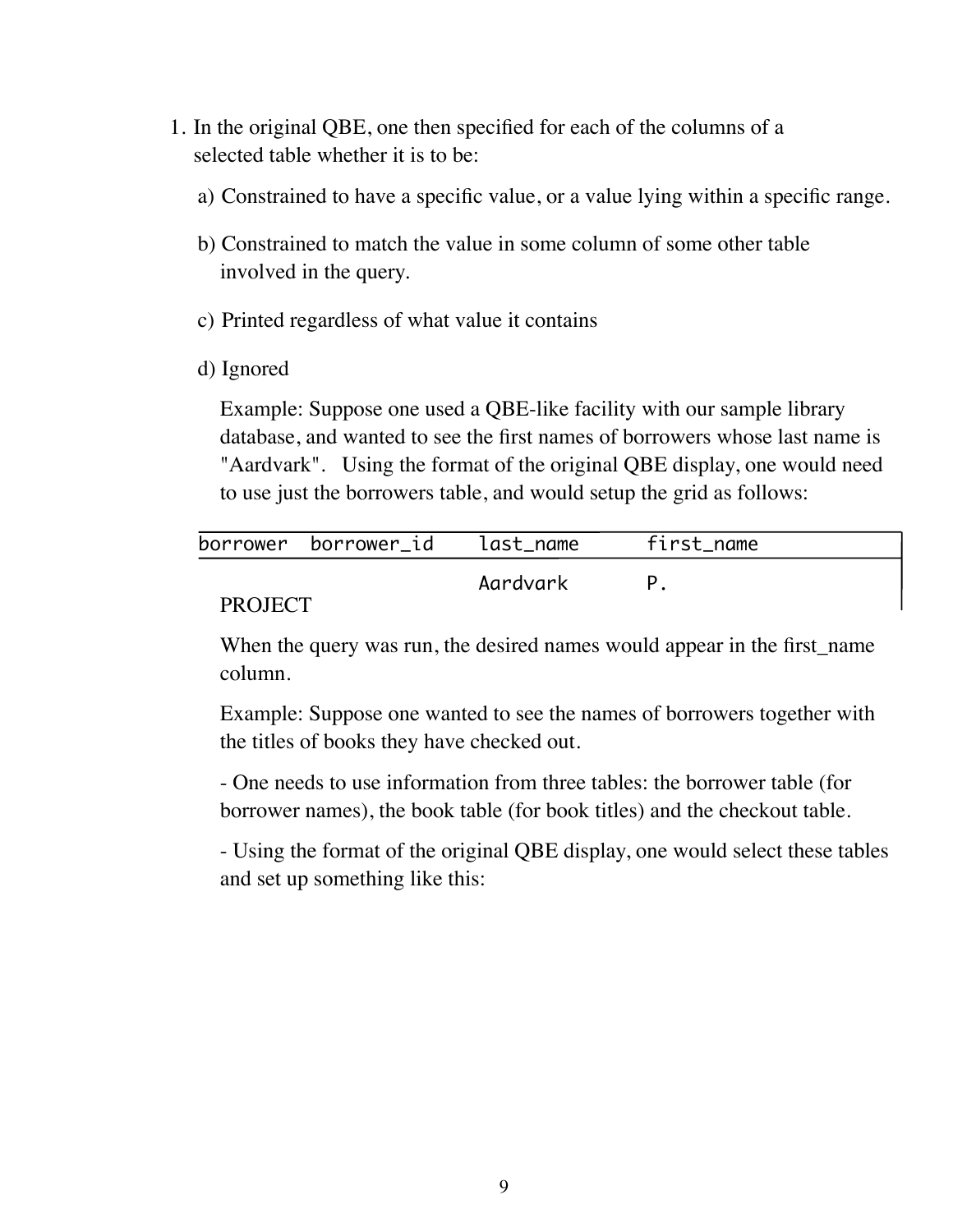| borrower    | borrower_id   | last_name   | first_name |
|-------------|---------------|-------------|------------|
|             | $\mathsf{-x}$ | P.          | Ρ.         |
| book        | call_number   | title       | author     |
|             | $-y$          | P.          |            |
| checked_out | borrower_id   | call_number | date_due   |
|             | $\mathsf{X}$  | $-9$        |            |

#### PROJECT

- 2. In a graphical version of QBE, one would only choose the columns one was interested in (thus borrower id would not be selected for the first query, and author and date due would not be selected for the second.) Moreover, the "join-condition" would be specified by drawing a line between columns, rather than by using variables.
- 3. Note that the sample queries are equivalent to the following domain relational calculus queries:

 $\{ < f > | < i$ , "Aardvark",  $f > \epsilon$  borrower  $\}$ 

 $\{ <1, f, t>1 < i, l, f> \in \text{ borrower} \land < c, t, a> \in \text{book} \land$  $\langle i, c, d \rangle \in \text{ checked out }$ 

4. Of course, there is also a relational algebra or SQL equivalent - e.g. for SQL:

select first\_name from borrower where last\_name = "Aardvark";

select last\_name, first\_name, title

from borrower natural join book natural join checked\_out

(In fact, a QBE implementation might actually translate the query into SQL if that is the "native" query language of the DBMS)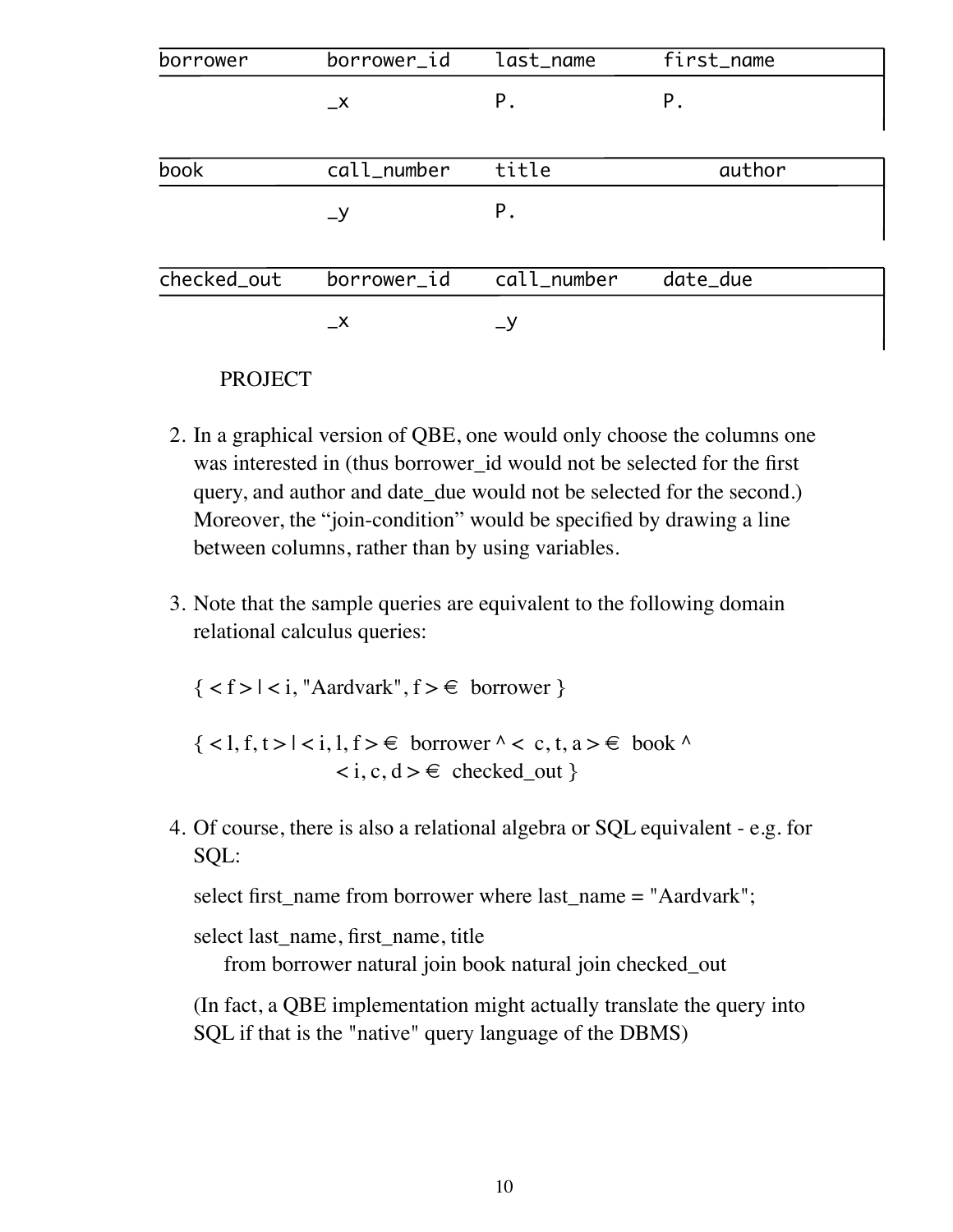# E. Demonstration: QBE Demo program

# 1. Launch QBE.jar. Connect as shown below

| $\bigcap$        |                            |
|------------------|----------------------------|
| File Edit        |                            |
| Host             | joshua.cs.gordon.edu:50000 |
| <b>DBMS Name</b> | db <sub>2</sub>            |
| Database Name    | LIBRARY                    |
| User             | russell.bjork              |
| Password         |                            |
| Specify Catalog  |                            |
| ■ Specify Schema | LIBRARY                    |
|                  | Done                       |

- 2. Connect directly to the same database **using db2 -t**, then select \* from each table
- 3.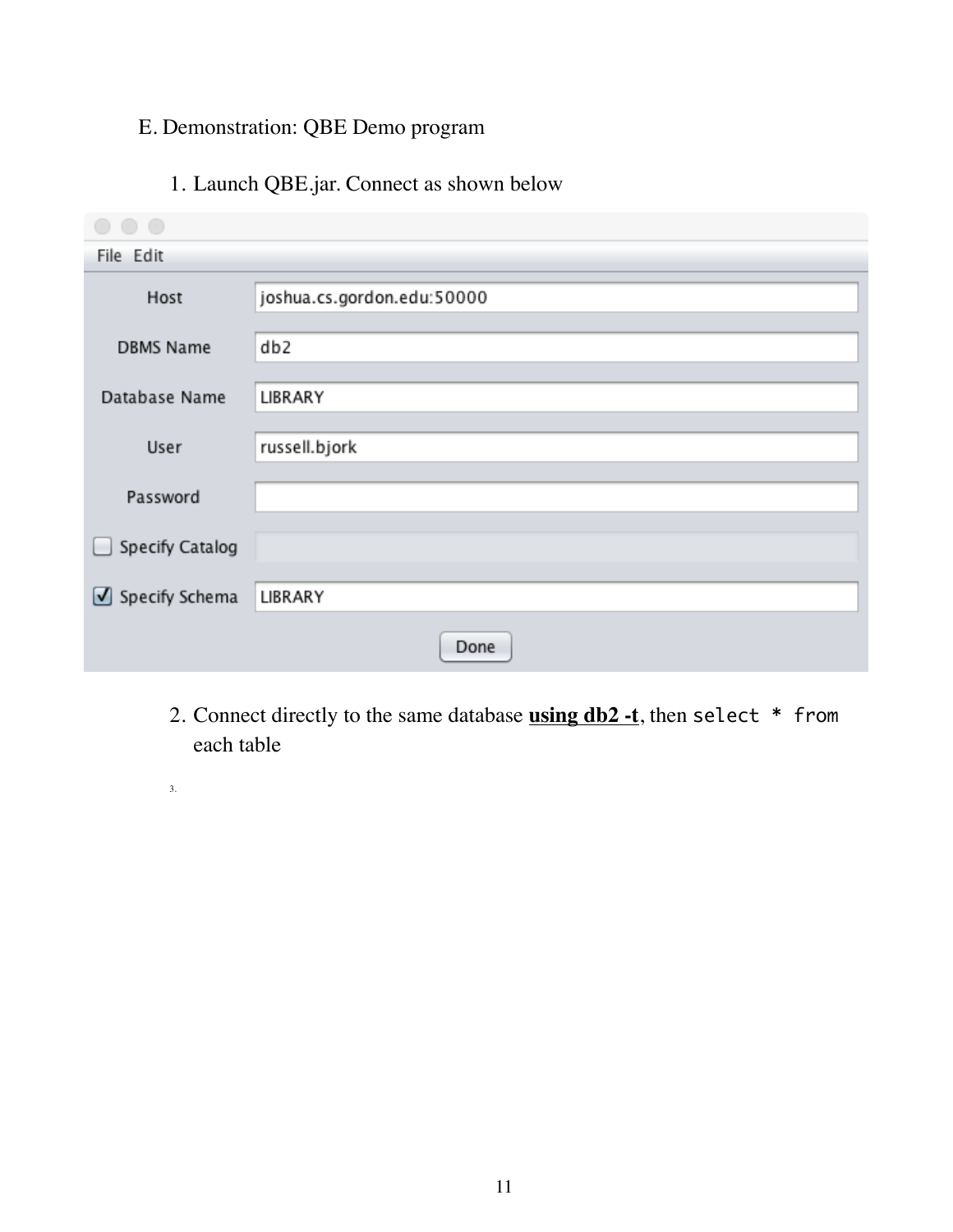4. In QBE, chose Query. Note the same list of tables in the dropdown; put up Borrower and note how column names match results on direct connect

| <b>BORROWER</b> | BORROWERID LASTNAME        |                                   | <b>FIRSTNAME</b>                  |
|-----------------|----------------------------|-----------------------------------|-----------------------------------|
| Print All       | PRINT<br>$\overline{\psi}$ | PRINT<br>$\overline{\mathcal{A}}$ | PRINT<br>$\overline{\mathcal{A}}$ |
|                 |                            |                                   |                                   |
| Remove          |                            |                                   |                                   |

a. Now formulate a query to list the full information of all borrowers.

- b. Show SQL
- c. Perform use Next to step through
- 5. Now remove table and instead put up the book and checked\_out tables.
	- a. Formulate the following query in QBE: list the titles of all overdue books.

| <b>BOOK</b>       | ACCESSIONNO TITLE                         |                                                                                       | <b>AUTHOR</b>                             | CALLNO                                |
|-------------------|-------------------------------------------|---------------------------------------------------------------------------------------|-------------------------------------------|---------------------------------------|
| Print All         | <b>OUTPUT</b><br>$\vert \mathbf{v} \vert$ | <b>OUTPUT</b><br>$\vert \mathbf{v} \vert$                                             | <b>OUTPUT</b><br>$\vert \mathbf{v} \vert$ | <b>OUTPUT</b><br>$\blacktriangledown$ |
|                   |                                           |                                                                                       |                                           | $\_C$                                 |
| Remove            |                                           | Fire-hydrants I have known<br>21 ways to cook a cat<br>Karate                         |                                           |                                       |
| CHECKEDOUT CALLNO |                                           | <b>BORROWERID</b><br><b>DATEDUE</b>                                                   |                                           |                                       |
| Print All         | <b>OUTPUT</b><br>$\vert \mathbf{v} \vert$ | <b>OUTPUT</b><br><b>OUTPUT</b><br>$\overline{\phantom{a}}$<br>$\overline{\mathbf{v}}$ |                                           |                                       |
|                   | $\_C$                                     | < 1/29/2019                                                                           |                                           |                                       |
| Remove            |                                           |                                                                                       |                                           |                                       |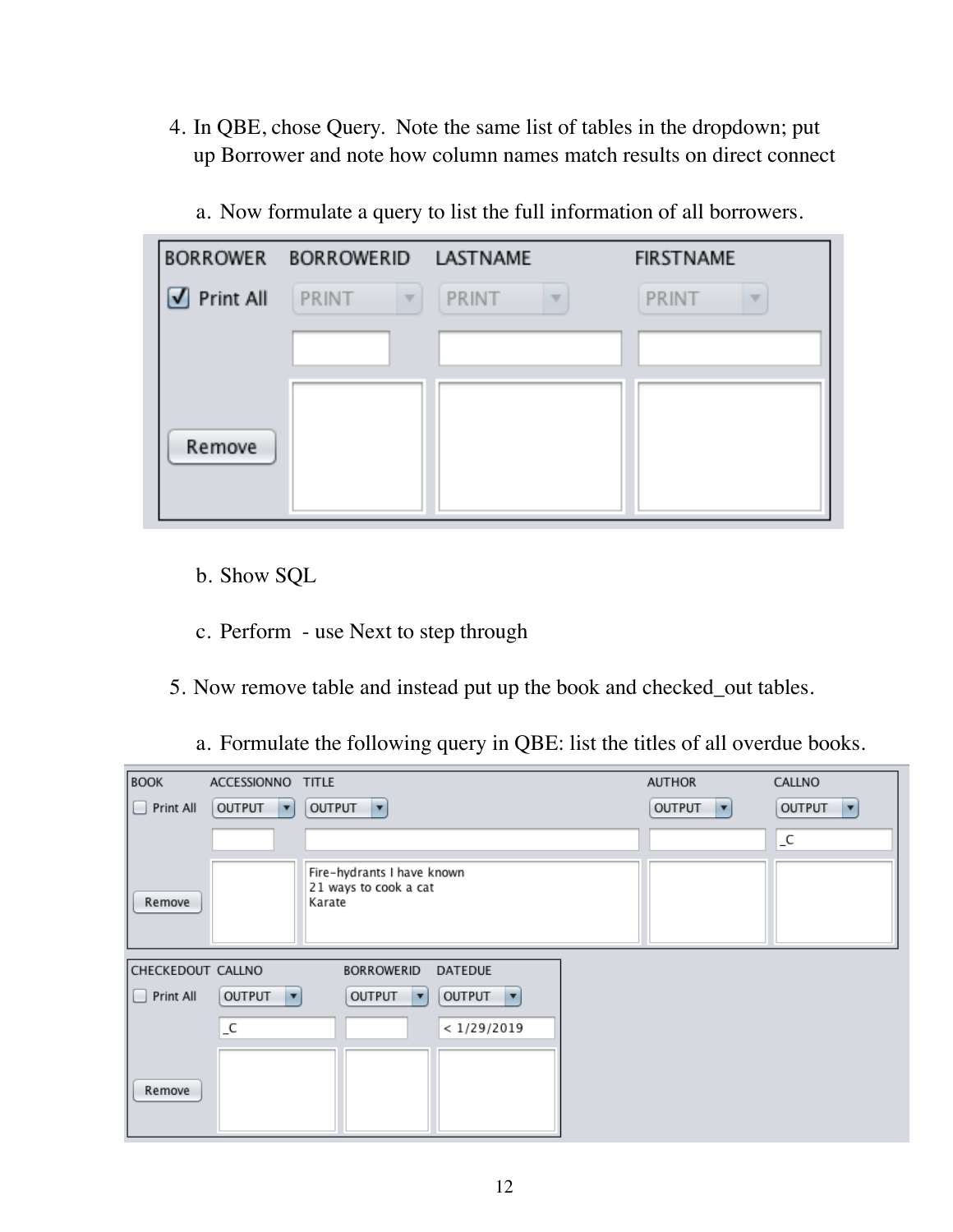- b. Show SQL
- c. Perform
- 6. Now put borrower table up along with other two
	- a. Consider the following query in QBE: list the titles of all books that Donna Dog has out.
	- b. From manual inspection of tables, who should this be?
	- c. Do in QBE

| <b>BOOK</b>       | ACCESSIONNO TITLE                         |                                                                                        | <b>AUTHOR</b>                         | CALLNO             |
|-------------------|-------------------------------------------|----------------------------------------------------------------------------------------|---------------------------------------|--------------------|
| Print All         | <b>OUTPUT</b><br>$\mathbf{v}$             | <b>OUTPUT</b><br>$\vert \mathbf{v} \vert$                                              | <b>OUTPUT</b><br>$\blacktriangledown$ | <b>OUTPUT</b><br>▼ |
|                   |                                           |                                                                                        |                                       | $\_C$              |
| Remove            |                                           | Fire-hydrants I have known<br>21 ways to cook a cat                                    |                                       |                    |
| <b>BORROWER</b>   | <b>BORROWERID</b>                         | LASTNAME<br><b>FIRSTNAME</b>                                                           |                                       |                    |
| Print All         | OUTPUT<br>$\mathbf{r}$                    | OUTPUT<br><b>OUTPUT</b><br>◘<br>$\overline{\mathbf{v}}$                                |                                       |                    |
| Remove            | $\lrcorner$                               | Dog                                                                                    |                                       |                    |
| CHECKEDOUT CALLNO |                                           | <b>BORROWERID</b><br><b>DATEDUE</b>                                                    |                                       |                    |
| Print All         | <b>OUTPUT</b><br>$\vert \mathbf{v} \vert$ | <b>OUTPUT</b><br><b>OUTPUT</b><br>$\vert \mathbf{v} \vert$<br>$\overline{\phantom{a}}$ |                                       |                    |
| Remove            | $\_C$                                     | $\lrcorner$                                                                            |                                       |                    |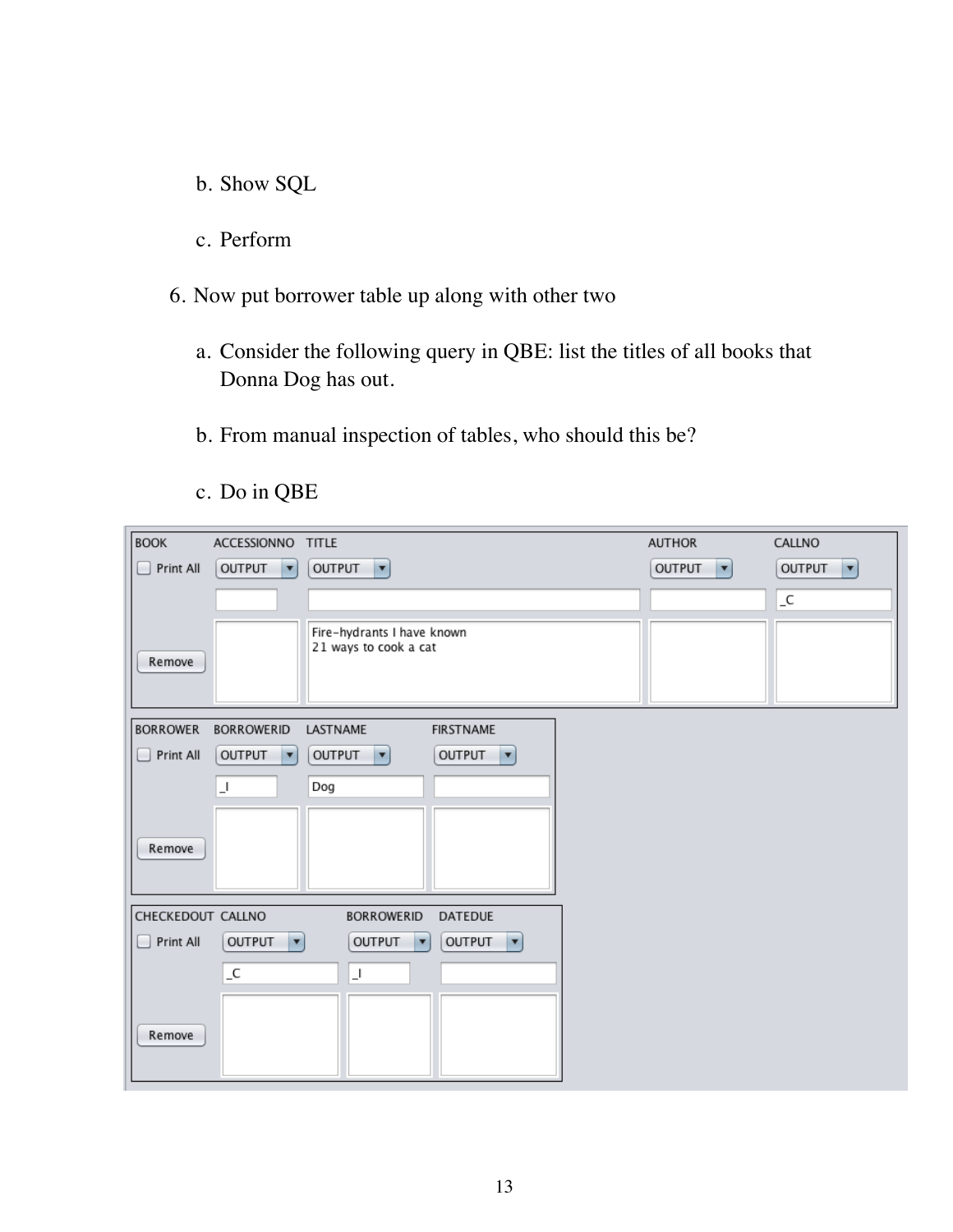- d. Show SQL copy to clipboard
- e. Perform
- f. Paste SQL into terminal add terminating ;
- 7. Replace tables by employee table twice
	- a. Consider the following query: list names of employees who earn more than their supervisors
	- b. From manual inspection of the tables, who should this be?
	- c. Do in QBE note use of condition box

| <b>EMPLOYEE</b>  | SSN   | LAST_NAME                                 | FIRST_NAME                         | SALARY                                    | SUPERVISOR_SSN                     |
|------------------|-------|-------------------------------------------|------------------------------------|-------------------------------------------|------------------------------------|
| $\Box$ Print All |       | <b>OUTPUT</b><br>$\vert \mathbf{v} \vert$ | OUTPUT<br>$\vert \mathbf{v} \vert$ | <b>OUTPUT</b><br>$\vert \mathbf{v} \vert$ | OUTPUT<br>$\vert \mathbf{v} \vert$ |
|                  |       |                                           |                                    | $\_51$                                    | $\_S$                              |
|                  |       |                                           |                                    |                                           |                                    |
|                  |       | elephant                                  | emily                              |                                           |                                    |
| Remove           |       | fox                                       | frederick                          |                                           |                                    |
|                  |       |                                           |                                    |                                           |                                    |
|                  |       |                                           |                                    |                                           |                                    |
| <b>EMPLOYEE</b>  | SSN   | LAST_NAME                                 | FIRST_NAME                         | SALARY                                    | SUPERVISOR_SSN                     |
|                  |       |                                           |                                    |                                           |                                    |
| $\Box$ Print All |       | OUTPUT <b>v</b>                           | OUTPUT <b>v</b>                    | <b>OUTPUT</b><br>$\vert \mathbf{v} \vert$ | OUTPUT <b>v</b>                    |
|                  | $\_S$ |                                           |                                    | S2                                        |                                    |
|                  |       |                                           |                                    |                                           |                                    |
|                  |       |                                           |                                    |                                           |                                    |
| Remove           |       |                                           |                                    |                                           |                                    |
|                  |       |                                           |                                    |                                           |                                    |
|                  |       |                                           |                                    |                                           |                                    |
|                  |       |                                           |                                    |                                           |                                    |
|                  |       |                                           |                                    |                                           |                                    |
|                  |       |                                           |                                    |                                           |                                    |
|                  |       |                                           |                                    |                                           |                                    |
|                  |       |                                           |                                    |                                           |                                    |
|                  |       |                                           |                                    |                                           |                                    |
|                  |       |                                           |                                    |                                           |                                    |
|                  |       |                                           |                                    |                                           |                                    |
|                  |       |                                           |                                    |                                           |                                    |
|                  |       |                                           |                                    |                                           |                                    |
|                  |       |                                           | <b>Conditions</b>                  |                                           |                                    |
|                  |       |                                           | $_51 > _52$                        |                                           |                                    |
|                  |       |                                           |                                    |                                           |                                    |
|                  |       |                                           |                                    |                                           |                                    |
|                  |       |                                           |                                    |                                           |                                    |

## d. Perform